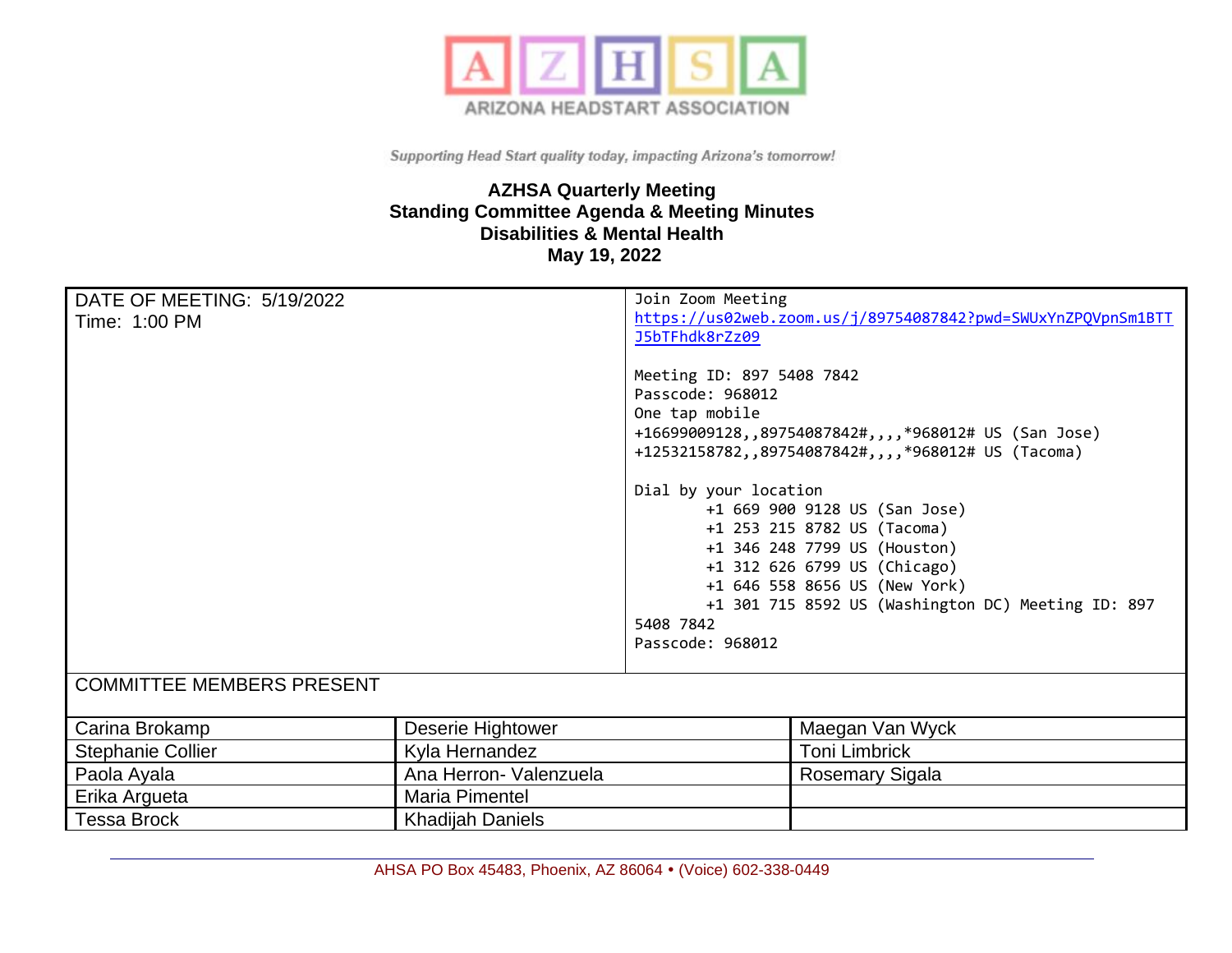

| VISITORS: Nicole Matthews with SARRC, Erika Argueta, Aidee Corral                              |                                                                                                                                                                                                                                                                                                                                                             |                                                      |  |  |  |
|------------------------------------------------------------------------------------------------|-------------------------------------------------------------------------------------------------------------------------------------------------------------------------------------------------------------------------------------------------------------------------------------------------------------------------------------------------------------|------------------------------------------------------|--|--|--|
| NEXT QUARTERLY COMMITTEE MEETING:<br>Date: will be sent via email with agenda<br>Location: TBD |                                                                                                                                                                                                                                                                                                                                                             |                                                      |  |  |  |
| <b>AGENDA</b><br><b>ITEM</b>                                                                   | DISCUSSION/RECOMMENDATION                                                                                                                                                                                                                                                                                                                                   | PERSON(S)<br><b>RESPONSIBLE/</b><br><b>PRESENTER</b> |  |  |  |
| I. Call to Order &<br>Welcome                                                                  | 1:02                                                                                                                                                                                                                                                                                                                                                        | Ana                                                  |  |  |  |
| II. Adoption of Agenda                                                                         | 1:03 by Megan and Kyla seconded to approve agenda                                                                                                                                                                                                                                                                                                           | Ana                                                  |  |  |  |
| III. Approval of Minutes                                                                       | 1:03 by Carina and seconded by Paola                                                                                                                                                                                                                                                                                                                        | Ana                                                  |  |  |  |
| IV. Introduction of New<br>Member                                                              | Deserie Hightower, Inclusion Coordinator with Maricopa County, (goes by Desi)                                                                                                                                                                                                                                                                               | Ana                                                  |  |  |  |
| V. SARRC and Head Start<br><b>Screening Partnership</b>                                        | Nicole Matthews, Ph.D.<br>Director of Research<br>Southwest Autism Research & Resource Center (SARRC)<br>Discussed what they are doing at SARRC for early screening, screening research<br>project findings, EZ screen, and potential for partnership with Head Start to complete<br>autism screenings. Learn more about SARRC programs at autismcenter.org | Ana                                                  |  |  |  |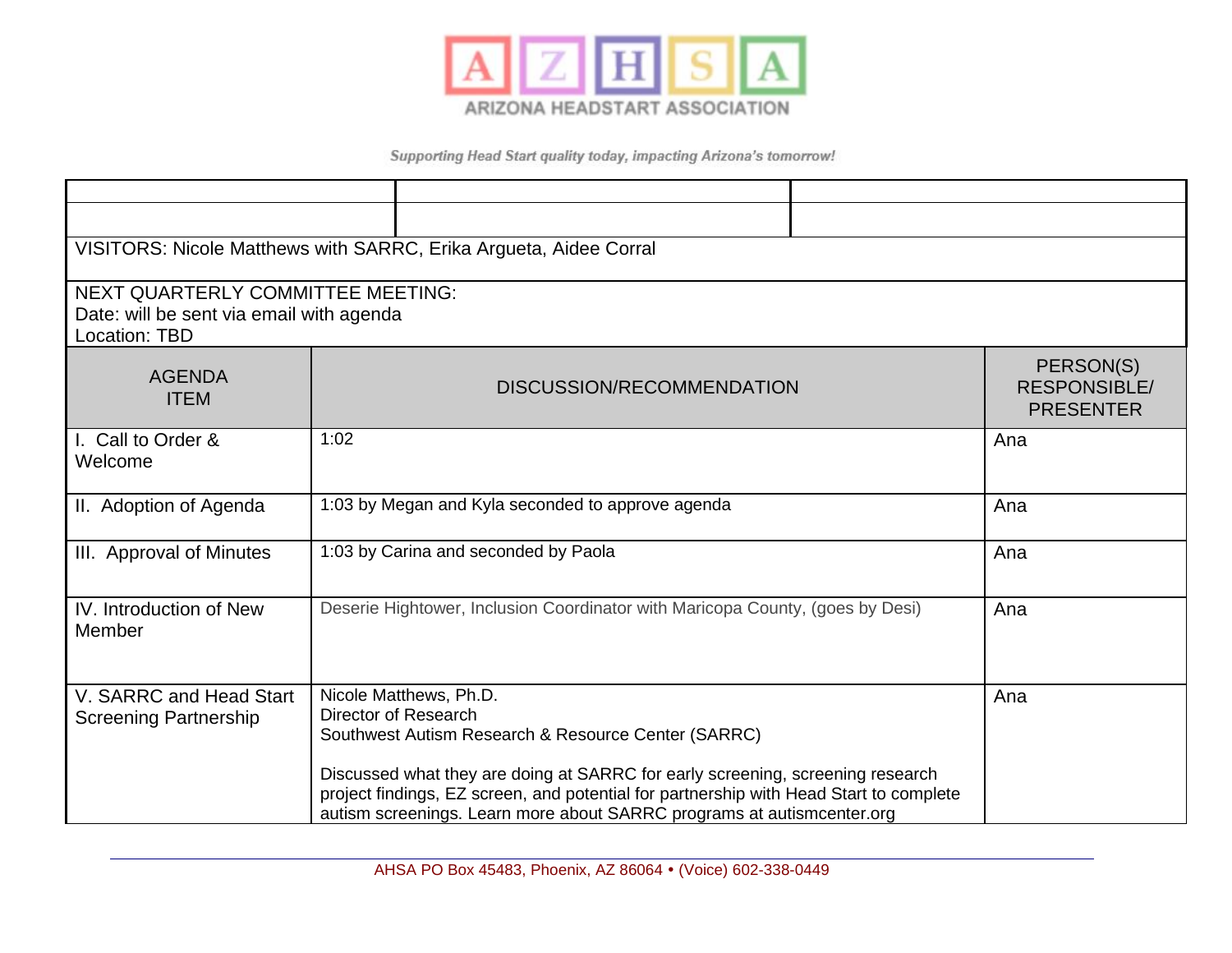

|                                          | https://autismcenter.org/easy-access-autism-screening-program [autismcenter.org]<br>https://autismcenter.org/parent-training-program-0 [autismcenter.org]<br>Presentation slides are included in email as attachment                                                                                                                                                                                                                                                                                                                                                                                                                                                                                                                                                                                                                                                                                                                                                                                                                                                                                                                                                                                                                                                                                                       |     |
|------------------------------------------|----------------------------------------------------------------------------------------------------------------------------------------------------------------------------------------------------------------------------------------------------------------------------------------------------------------------------------------------------------------------------------------------------------------------------------------------------------------------------------------------------------------------------------------------------------------------------------------------------------------------------------------------------------------------------------------------------------------------------------------------------------------------------------------------------------------------------------------------------------------------------------------------------------------------------------------------------------------------------------------------------------------------------------------------------------------------------------------------------------------------------------------------------------------------------------------------------------------------------------------------------------------------------------------------------------------------------|-----|
| VI. Strategic Plan: Long<br>Range Goal 3 | Long Range Goal 3: Increase the number of children in vulnerable populations<br>served by Head Start. Vulnerable populations include children experiencing<br>homelessness, refugee status, foster care, and children from military families and with<br>an IEP/IFSP.<br>EHS and IFSPs, HS and IEPs and HS and Social-Emotional Well-being Flyers have<br>been approved by the AZHSA Executive Committee. Flyers are going to be translated.<br>Can start sharing the English version with community partners for recruitment<br>purposes. Working on getting it translated into 5 other languages besides English and<br>Spanish.<br>Ana will send out final flyers so that committee members have pdf versions to<br>share<br>Suggestion to translate into tribal languages. It was discussed that most tribal<br>languages are not transferrable.<br>If the group has any other ideas or has identified a language need in the<br>community reach out to Ana with suggestions.<br>Deserie suggested Farsi and Arabic<br>How are we going to share? How are we going to track distribution?<br>Early Childhood Early Intervention Conference first week in March<br>$\bullet$<br><b>IDEA Conference September 7-9</b><br>Ana will reach out to committee members to request volunteers to host a table<br>at conferences | Ana |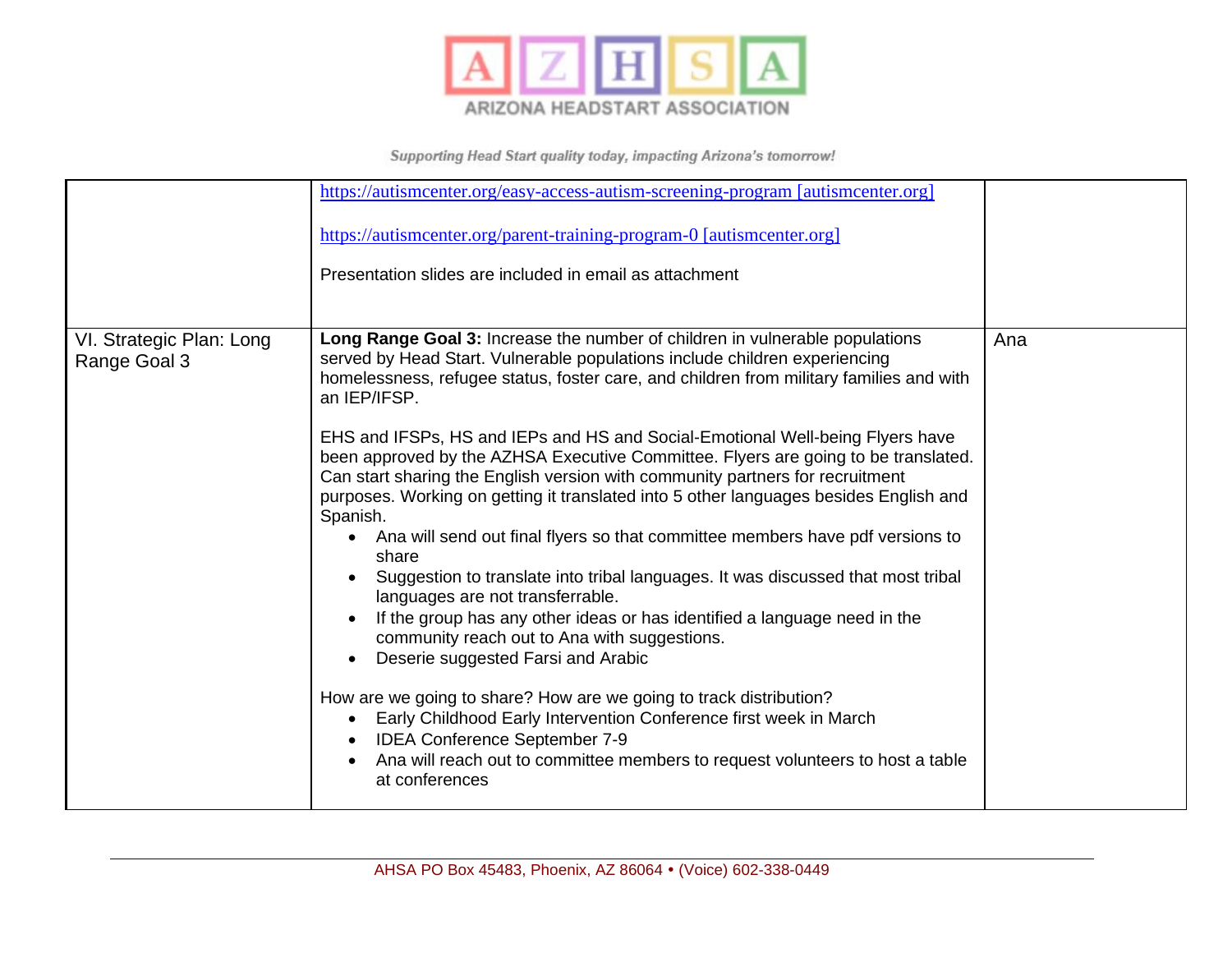

| VII. Strategic Plan:       | What goal do we want to focus on next? Next steps?                                                                                                                                                                                                                                                                                                                                                                                                                                                                                                                                                                                                                                                                                                                                                                                                                                                                                                                                                                                                                                                                                                                                                                                                                                                                                    | Ana         |
|----------------------------|---------------------------------------------------------------------------------------------------------------------------------------------------------------------------------------------------------------------------------------------------------------------------------------------------------------------------------------------------------------------------------------------------------------------------------------------------------------------------------------------------------------------------------------------------------------------------------------------------------------------------------------------------------------------------------------------------------------------------------------------------------------------------------------------------------------------------------------------------------------------------------------------------------------------------------------------------------------------------------------------------------------------------------------------------------------------------------------------------------------------------------------------------------------------------------------------------------------------------------------------------------------------------------------------------------------------------------------|-------------|
|                            | Long Range Goal 5, Short Term Objective F: Starting in March 2021, increase the<br>availability of training and technical assistance to HS/EHS staff for supporting<br>social/emotional (SE) well-being and family engagement (FE) in Head Start families.<br>The first year would be focused on developing the systems to support early childhood<br>staff education in SE/FE and raising awareness of the importance of SE/FE training for<br>staff. The second year would begin training opportunities.<br>Plug in what we are already doing and gauge where the gaps are<br>Discuss what our outcome data looks like and how it guides us going forward.<br>Which systems are working or not working?<br>As a committee how do we support each other?<br>On July 16 <sup>th</sup> AZ Division for Early Childhood Conference putting on summer<br>conference in Casa Grande. The focus of the conference is wellness. Ana will<br>share flyers.<br>Outline referral process by agency and share with the committee<br>Send Ana an email providing the data points we are tracking and what the<br>process is for behavior support.<br>Long Range Goal 6: Through effective and appropriate inclusionary practices, close<br>the learning gap between typically developing children and children with identified<br>special needs. |             |
| <b>VIII. Announcements</b> | Erika Argueta, shared flyer for Preschool Coordinator Institute                                                                                                                                                                                                                                                                                                                                                                                                                                                                                                                                                                                                                                                                                                                                                                                                                                                                                                                                                                                                                                                                                                                                                                                                                                                                       | All members |
|                            | AzDEC is putting on the <b>Preschool Coordinator's Institute SY22-23.</b>                                                                                                                                                                                                                                                                                                                                                                                                                                                                                                                                                                                                                                                                                                                                                                                                                                                                                                                                                                                                                                                                                                                                                                                                                                                             |             |
|                            | [events.r20.constantcontact.com]                                                                                                                                                                                                                                                                                                                                                                                                                                                                                                                                                                                                                                                                                                                                                                                                                                                                                                                                                                                                                                                                                                                                                                                                                                                                                                      |             |
|                            | As we continue to work with districts around LRE Head Start is always an option and                                                                                                                                                                                                                                                                                                                                                                                                                                                                                                                                                                                                                                                                                                                                                                                                                                                                                                                                                                                                                                                                                                                                                                                                                                                   |             |
|                            | Erika wanted to make sure that the group is aware of the opportunity. The Institute is<br>intended for school district staff who are new to the role in their first three years. Erika                                                                                                                                                                                                                                                                                                                                                                                                                                                                                                                                                                                                                                                                                                                                                                                                                                                                                                                                                                                                                                                                                                                                                |             |
|                            |                                                                                                                                                                                                                                                                                                                                                                                                                                                                                                                                                                                                                                                                                                                                                                                                                                                                                                                                                                                                                                                                                                                                                                                                                                                                                                                                       |             |